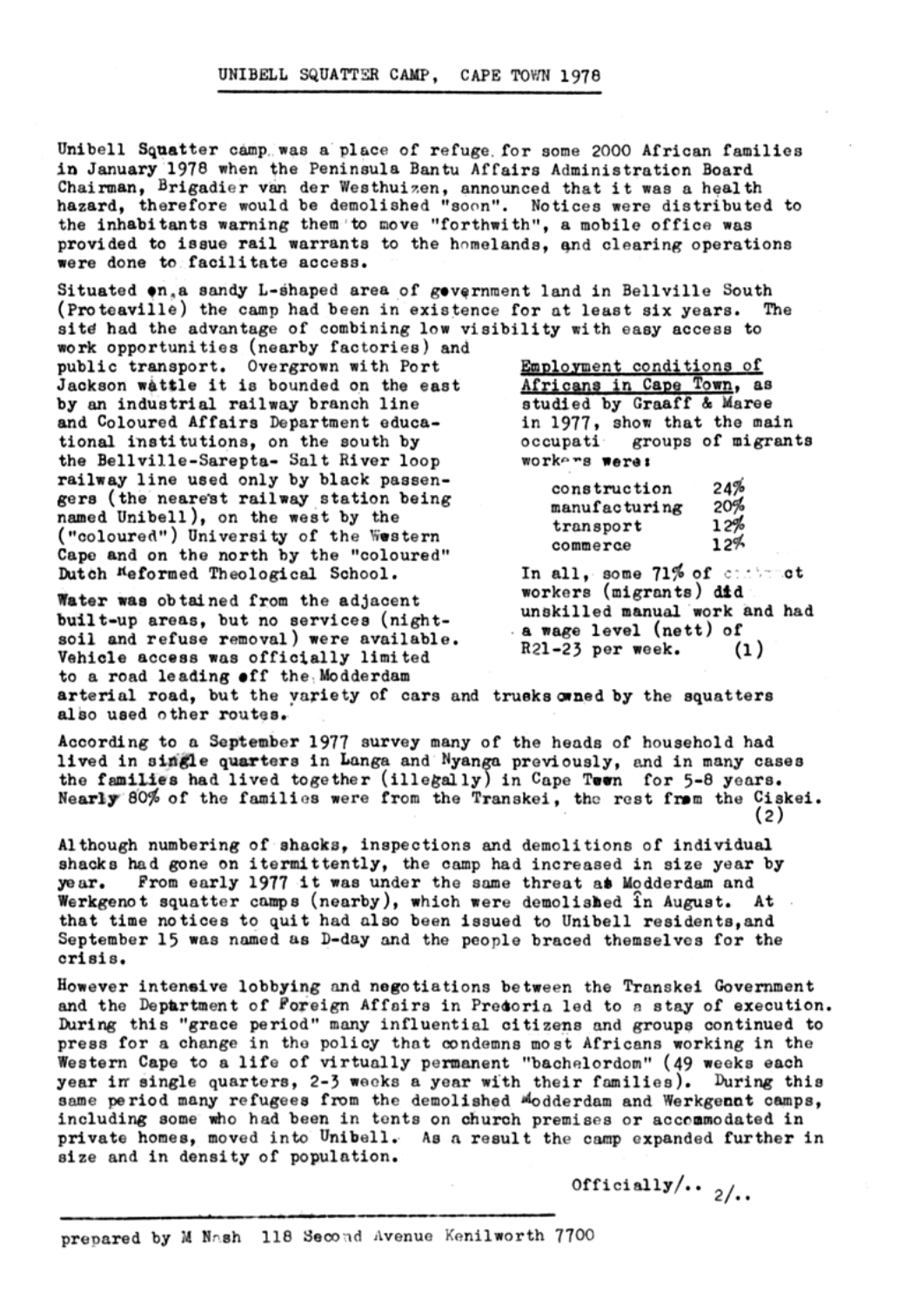.( (A) selfivitos notoss Ismnolni mont emocni niedt lo %22 as doum as evineb etc. (A recent Clermont Natal shudy showed that shack dwellers may "aervices" in the camp, meetings people, si needs for food, fuel, cothing, probably engaged in the informal sector - there were many "shops" and in the same were in formal employment. Of the remaining 42% many were At the time of the Mare-Cornell survey (3) some 58% of the labour force

## seitinems bus sucitibuce Isiood

in the world.) ing to NICRO eape and cape and core of the highest recorded crime rates. and vandalism which wany Cape: 71ats townships are notcrious. (Accord-Vuisqs ent diiw vibelansm staatinoo sinT .nottaulis anisimorquuu ns lo many toilet structures, and much evidence of a desire to make the best advertising material or glossy magazines. There are gardens and fences, weils are covered with wallpaper or prightly-pictured stiff paper from they ahow many stems of care such allik a windows have been fitted, inner Although the wood-and-ion shacks are elementary in design and construction

community centre who renne for committee meetings. and staffed by five women teachers, and the structure also servmes as a tor 200 cpildren aretas foodoc isayawanoWed?. The Nonsayar caters aecondhand structure was obtained and erected by the people and officially education for the children. With the help of the Urban foundation a Tincestly 1871 have but man's solicy has attempted to provide rudimentary

began operating in Unibell in January 1978. efinic, largely financed by an oil-company, for use in squatter camps, pA cer pn: 14-Suches learner of happic fraushorf). When shames mopile seiunim evil) IsiiqsoH gredregyT edi oi berreler sineituq beisissa eoivres basis by two doctors, catered for many common allments, an an imanulance" A pimeekly clinic, run in the home of a Unibell resident on aevoluntary

eedsing. Jesqership and assistance of clergy and lay people from neighbouring meetings being held in people is homes or in the open-air, with local The centrates nitw seitinum operation besings to large bad ead quap ent

acutely aware of their vulnerability and dependence on one another. peen qne jargejy to the cohesiveness of the community, the people being and police patrols, the camps has been remarkably crime-free. This has protective amenties anch as street lighting while lacking in •τοπταο h residents' committed has provided overall social consultation and

**SAVITAMATIJA** 

## The case for recognising the camps . A

it with necessary basic services, it return for the payment of a lept. Pegislarion exists for declaring the camp an emergency camp and providing

community unmering some 11-50 000 beoble. positive relationship between the local authority and the squatter reports (Nedical Officer of Health, Squatter Control) reflect a very Tionuo lanoislvil .qinanwoi agnay lo tase qmso rettaups absorasoro This was done in July 1976 in the case of the equally controversial

 $\cdot \cdot /$ c  $\cdot \cdot /$ uioa

- z -

So 000 beobre. there are in the camp. Estimates go as high as 2500 shacks and erected: so no one knows precisely how many dwellings or family units have been demolished by PWD cilicials and cthers have been extended or  $0.117$  or  $0.17$  and  $0.04$  and  $0.06$  and  $0.06$  and  $0.06$  and  $0.06$  and  $0.06$  and  $0.06$  and  $0.06$  and  $0.06$  and  $0.06$  and  $0.06$  and  $0.06$  and  $0.06$  and  $0.06$  and  $0.06$  and  $0.06$  and  $0.06$  and  $0.06$  and